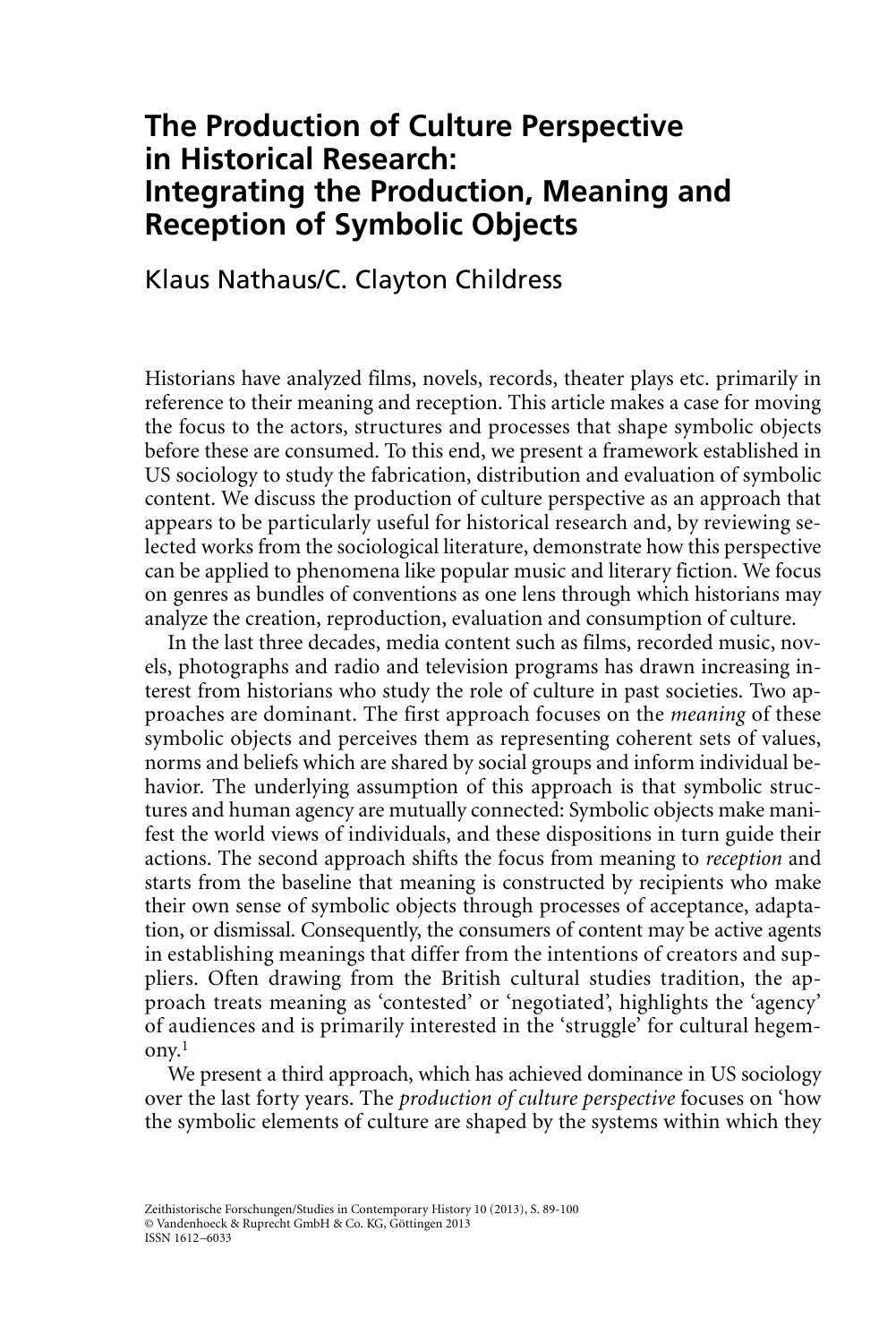are created, distributed, evaluated, taught, and preserved'.2 We first sketch out the approach in its initial formulation, which was concerned with the fabrication of symbolic content and expressly avoided questions of meaning. The second section discusses more recent initiatives to widen the perspective to include meaning and reception by analyzing 'cultural fields' and genres. In the conclusion we highlight two areas in which scholars of contemporary history may employ the perspective.

## **1. Studying the Fabrication of Content: The Production of Culture Perspective in the 1970s**

The production of culture perspective came of age as a self-conscious research position in US sociology in the 1970s.3 Until then, scholars in the social sciences and humanities generally had perceived culture as sets of norms, values or beliefs that were manifested through expressive symbols which occurred in lockstep with evolutions in society. The Marxist version of this concept implied that class relations served as the 'base' of society which shaped the 'superstructure' of culture; the functionalist perspective claimed that values determine the structure of society. In both cases, culture and society were thought to develop gradually and over long periods of time via processes of mutual adaptation.

The production perspective took issue with this correspondence thesis. Leaving aside questions of meaning and reception, it started from the observation that in modern societies symbolic objects do not mysteriously appear but are fabricated by specialists who work in particular organizational environments. To analyze the interplay of these specialists under a set of interrelated conditions, they devised a framework that proved to be effective in explaining why particular content becomes widely disseminated at a specific point in time. The approach is best illustrated in an article on the rise of rock 'n' roll by the late Richard A. Peterson, who had been the most active proponent of the production perspective.4

Rock 'n' roll broke through in the US in 1955. While at the end of the 1940s four major record companies (RCA, Columbia, Capitol, American Decca) had

<sup>1</sup> For conceptual discussions see Ute Daniel, *Kompendium Kulturgeschichte. Theorien, Praxis, Schlüsselwörter*, 5th ed. Frankfurt a.M. 2006; Andreas Hepp/Rainer Winter (eds), *Kultur – Macht – Medien. Cultural Studies und Medienanalyse*, 4th ed. Wiesbaden 2008; William H. Sewell jr., The Concept(s) of Culture, in: Victoria E. Bonnell/Lynn Hunt (eds), *Beyond the Cultural Turn*, Berkeley 1999, pp. 35-61.

<sup>2</sup> Richard A. Peterson/N. Anand, The Production of Culture Perspective, in: *Annual Review of Sociology* 30 (2004), pp. 311-334, here p. 311.

<sup>3</sup> Marco Santoro, Culture as (and after) Production, in: *Cultural Sociology* 2 (2008), pp. 7-31.

<sup>4</sup> Richard A. Peterson, Why 1955? Explaining the Advent of Rock Music, in: *Popular Music* 19 (1990), pp. 97-116.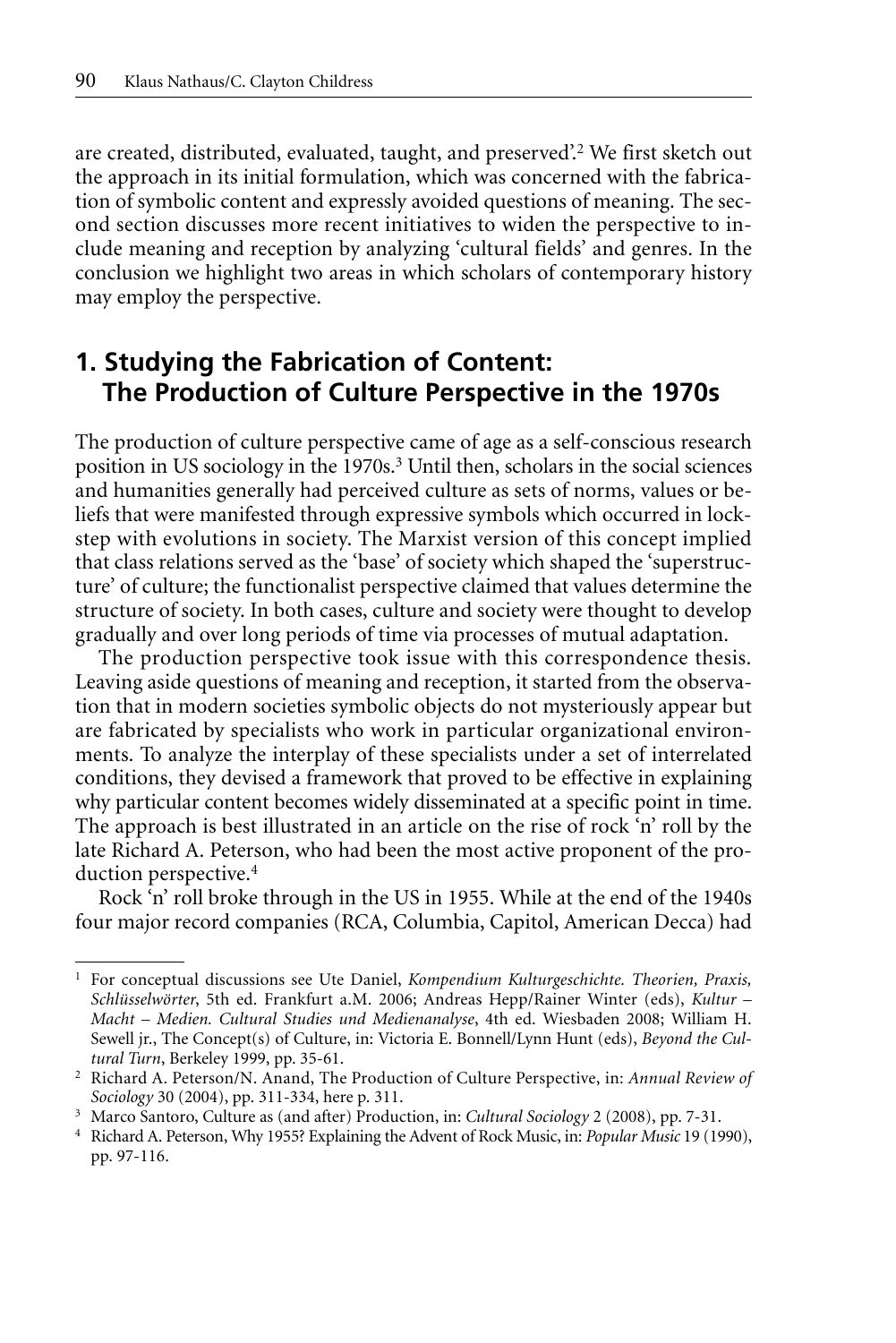

This poster of 1968/69 shows how Jimi Hendrix and his progressive rock music were introduced to German audiences as a form of art. Well-known designer Günther Kieser (b. 1930) had created much of the art work for the American Folk Blues Festival, which was organized since 1962 by the concert agency of Horst Lippmann and Fritz Rau and brought many American blues and jazz musicians to West Germany. Framing Hendrix in a similar fashion pitched his concerts to an audience that had acquired a taste for 'authentic' African-American music but might have been wary of the commercial success of many 'white' rock bands of the day. The production of culture perspective is concerned with the way content such as rock music is evaluated and framed for consumption. (photo [of Jimi Hendrix]: Novo Studio/Silverstein; poster design: Günther Kieser; Deutsches Plakat Museum, Essen, DPM 14778; poster photo: Jens Nober)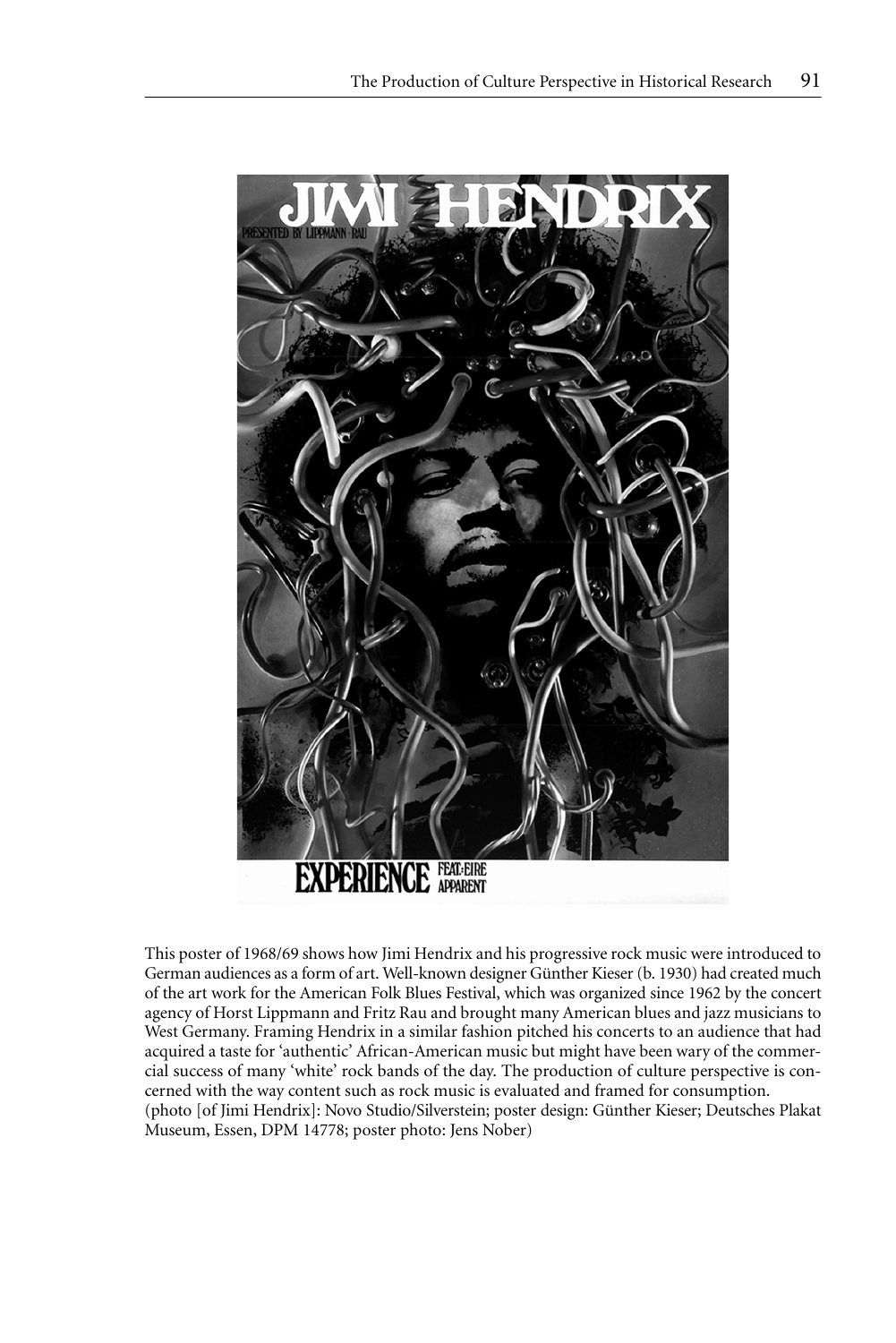produced 80% of the most popular records, by the late 1950s their share of 'hits' fell to about 33% as many small, independent firms released successful songs. This shift in relative sales power occurred in tandem with a stylistic shift as big band jazz was upstaged by rock 'n' roll. The change from 'crooners' to 'rockers' took only two to three years, happened in a relatively uneventful period of US history, and predated the purchasing power of 'baby boomers' who were too young to buy records. Against this backdrop, Peterson looked beyond demand explanations for the rise of rock. Instead, he focused on music producers and disseminators who work under a set of industry conditions, defined by six interrelated 'facets':

- law and regulation (for instance copyright law and broadcasting licensing),
- technology (most importantly communication media),
- industry structure (the relation between organizations that produce and disseminate content),
- organization structure (hierarchies and functional differentiations within content producing organizations),
- occupational careers (the professional outlook of content producers),
- market (the assumption of decision-makers about consumer preferences).

These six facets constitute a set of institutional and organizational constraints which may explain changes in the symbolic repertoire. The underlying hypothesis is that these facets affect the interplay between actors in the industry and thereby shape the content that results from it.

In the case of rock, Peterson first highlights the emergence of television as the new medium for family entertainment that drained audiences, advertising money, equipment and personnel from radio. A second technological innovation, the vinyl disk, was easier to transport than shellac and enabled new independent distributors to enter the market. Thirdly, the availability of cheap transistors after the war allowed for multiple radios within homes, creating the conditions for differential demand within families. Concerning law and regulation, in 1947 the governmental authority responsible for granting licenses to radio stations began to approve applications that had been neglected during the war, with the number of stations consequently doubling in most areas over a short time. In combination, these factors contributed to a situation in which 1) many poorly financed radio stations needed cheap content at a time when 2) new producers could gain entry into the industry and 3) potential audiences were freed to differentiate their musical preferences. These conditions allowed marginal actors to enter the music business and challenge the four majors. But why was it rock 'n' roll producers who moved center stage?

At the time, dominant record firms considered radio to have a negative effect on record sales, as executives thought that songs which were broadcast for free would not be purchased as records. Consequently, the major firms withheld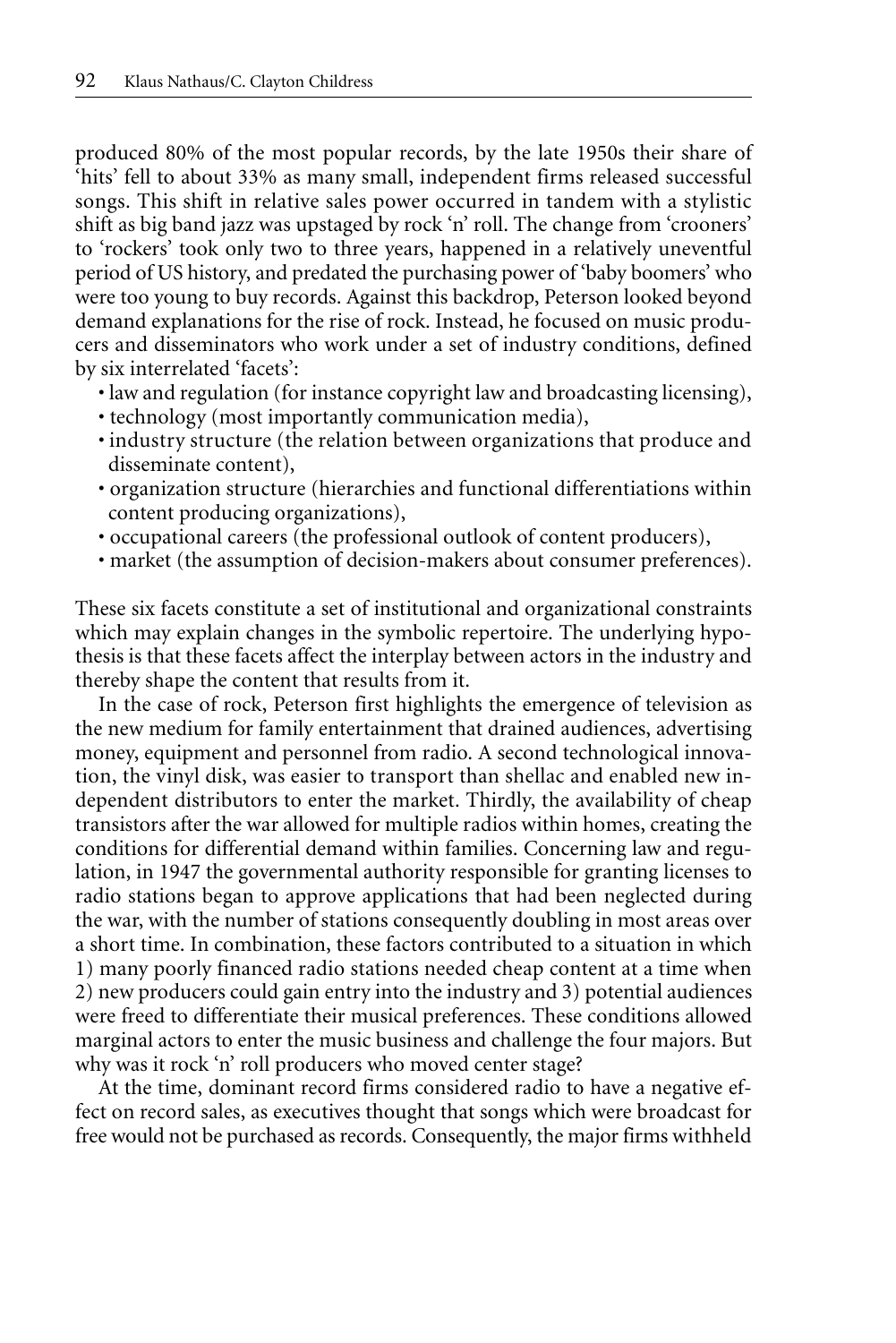their recordings from air play, and the national radio networks broadcast the current hits in renditions by live bands. Given their inability to compete with the major firms along traditional lines, smaller firms were forced to experiment in their relationship with broadcasters. This way, they discovered that radio play boosted rather than reduced record sales.

Moreover, the composers and authors of 'race' and 'hillbilly' music had previously been excluded from the American Society of Composers, Authors and Publishers (ASCAP), the association that licensed music to radio stations and distributed the income among their members. ASCAP held a virtual monopoly in the market for commercial popular music. This changed with the founding of a second collecting body following a 1939 dispute between ASCAP and radio stations over increased licensing fees. Under pressure to build up a catalog quickly, Broadcast Music, Inc. (BMI) took on publishers and songwriters of genres such as jazz, latin, 'hillbilly' and rhythm and blues. In effect, BMI allowed previously marginalized producers to make money from royalties and gave their music exposure on radio when the ASCAP catalog was boycotted during the dispute. ASCAP and the radio industry eventually came to an agreement, but BMI had gained a foothold in the industry.

Likewise, the organizational structure of small record and radio companies as well as the occupational careers of those who ran them turned out to be a competitive advantage for the producers of rock 'n' roll. Small firms were controlled by 'entrepreneurs' – people who were able to react quickly to changes in their firms' environment – and relied on the 'show men' who were ready to breach established conventions when they thought that would resonate with their audience. In contrast, the major record and radio companies were operated by 'bureaucrats' and 'craftsmen'. 'Bureaucrats' primarily adhered to formal procedures and organizational hierarchies; 'craftsmen' were specialized and reputable professionals who stuck to the routines on which their status was based.

Peterson's article explains an opportunity for the widespread diffusion of symbolic objects through the perspective of those who selected, produced and disseminated content under a unique set of conditions. Similar studies on other areas of cultural production<sup>5</sup> support the fundamental insight that symbolic objects do not simply emerge from a lifeworld, 'Zeitgeist' or in reflection

<sup>5</sup> Some of them without reference to 'Production of Culture': Peter Manuel, *Cassette Culture. Popular Music and Technology in North India*, Chicago 1993; Scott DeVeaux, *The Birth of Bebop. A Social and Musical History*, London 2000; Wendy Griswold, American Character and the American Novel: An Expansion of Reflection Theory in the Sociology of Literature, in: *American Journal of Sociology* 86 (1981), pp. 740-765; Todd Gitlin, *Inside Prime Time*, New York 1983; Richard Ohmann, *Selling Culture. Magazines, Markets, and Class at the Turn of the Century*, London 1996; Michael Schudson, *Discovering the News*, New York 1978; Matthew Lenoe, *Closer to the Masses. Stalinist Culture, Social Revolution, and Soviet Newspapers*, Cambridge 2004. For further references see Peterson/Anand, Production of Culture Perspective (fn. 2).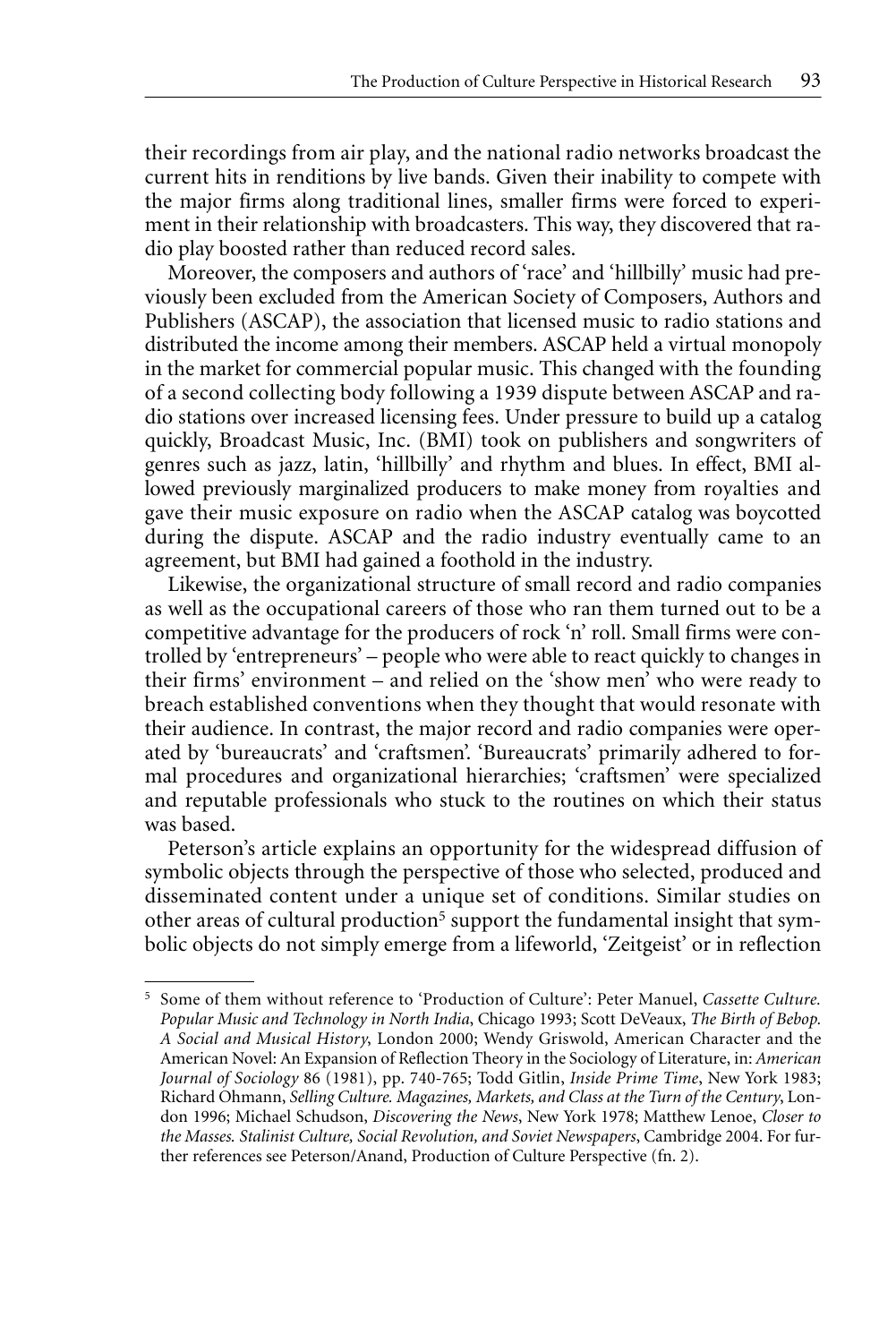of larger socio-political developments. Instead, they are an outcome of the shifting interplay between actors within largely self-referential 'production systems'.

The production perspective provided two important insights to the study of culture. Firstly, by showing that different types of symbolic objects emerge and recede according to changes within their production environment, the perspective provided a powerful corrective against the assumption that symbols merely represent values, ideologies or world views. Secondly, empirical studies of content production stressed the paucity of direct communication between the supply and the demand sides of culture. They showed that content providers cannot predict what the people 'out there' will appreciate tomorrow and have to address imagined *potential* consumers that are based on producers' hunches, experiences, and market research data. An indicator of this demand uncertainty is the fact that up to 90% of the products of the 'culture industries' are ultimately financial failures, meaning that most people who produce culture for financial gains make losses with most of their products.<sup>6</sup> It cannot be stressed enough that while audience research can tell producers about the popularity of previous objects, it is unable to predict which particular objects people will prefer in the future, and is instead mostly used to legitimize decisions within the industry.<sup>7</sup> This insight into the disconnect between producers and consumers provides a strong corrective against interpreting the relationship between producers and consumers as a form of 'negotiation'. It urges researchers to study the cultural process in its chronological order, with the creation and dissemination of content happening prior to its reception.

### **2. From Industries to Fields and Genres: Widening the Perspective to Meaning and Reception**

Initially, the production perspective deliberately sidestepped macro-level questions about society and hermeneutic questions of meaning and positioned itself against the respective approaches. As these debates have receded, so too has the need for boundary maintenance by limiting the domain through which the production perspective operated. In the last fifteen years, next-generation production-oriented scholars have developed the approach to further investigate aspects of meaning and reception in their analyses.

<sup>6</sup> Richard E. Caves, *Creative Industries. Contracts Between Art and Commerce*, Cambridge 2000; William Bielby/Denise Bielby, 'All hits are flukes'. Institutionalized Decision Making and the Rhetoric of Prime-Time Network Program Development, in: *American Journal of Sociology* 99 (1994), pp. 1287-1313.

<sup>7</sup> As an introduction see Philip M. Napoli, *Audience Evolution. New Technologies and the Transformation of Media Audiences*, New York 2011.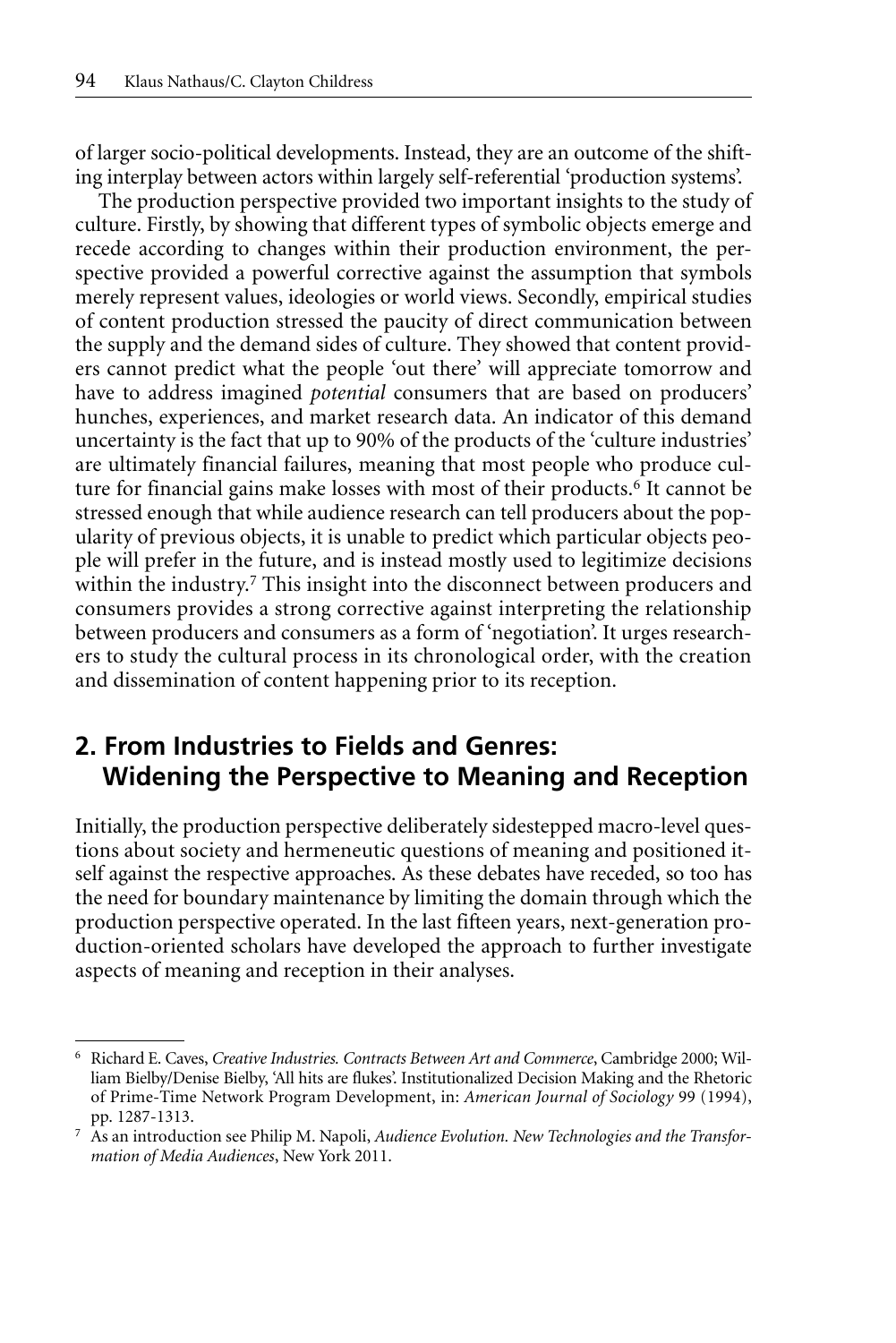An important move in this new direction is a widening from industries to fields as the object of analysis. In Europe, the concept of 'fields' is primarily associated with the work of Pierre Bourdieu, who defines fields as social spaces where actors struggle for positions, employing different forms of capital with values which are determined by the field itself.<sup>8</sup> In the US, the field concept is most prominent in sociological neo-institutionalism, a line of research that asks how actors with varied interests – in our case: creators, producers and mediators of content – become oriented toward a field in the first place.<sup>9</sup> Both versions of the concept enabled production perspective scholars to venture beyond 'industries' and include into the analysis intermediaries such as critics, market researchers, advertisers, accountants etc. who all contribute to the establishment of the meanings and values attached to cultural artifacts.10

N. Anand and Britanny Jones's work on the Man Booker Prize for fiction and the establishment of 'postcolonial' literature as a meaningful category of books serves as an illustrative example.<sup>11</sup> Before 1968, literature from the Commonwealth was only defined *ex negativo*: English-language literature outside of the US. Anand and Jones show how the award stimulated communication between non-US players in the book trade and attracted attention to the nascent field. Created on the model of the French Prix Goncourt, the award was sponsored by Booker plc., a conglomerate that traded in rum and engineering services and handled publishing rights as a sideline activity. While the annual prize was designed to enhance the image of the company, it had a field-configuring effect in the literary world. It gave authors, publishers, critics and retailers a 'tournament' (Brian Moeran) to negotiate artistic merits while awarding winners with money. The emerging field was economic in that the prize unified formerly dispersed commercial territories, and it was cultural in that its boundaries constructed a literary category of 'postcolonial fiction'. Formerly disparate texts from around the non-US English speaking world were now made sense of as 'of a type' which could be discussed together and ranked. The award also allowed readers to orientate their choices toward the field's self-conception of its own best works, and to know roughly what to expect from shortlisted books as they received clues on how to read and rate them from media coverage. Ul-

<sup>8</sup> Pierre Bourdieu, *The Field of Cultural Production. Essays on Art and Literature*, London 1993; Mustafa Emirbayer/Victoria Johnson, Bourdieu and Organizational Analysis, in: *Theory and Society* 37 (2008), pp. 1-44.

<sup>9</sup> Paul J. DiMaggio/Walter W. Powell, The Iron Cage Revisited: Institutional Isomorphism and Collective Rationality in Organizational Fields, in: *American Sociological Review* 48 (1983), pp. 147-160.

<sup>&</sup>lt;sup>10</sup> Keith Negus, The Work of Cultural Intermediaries and the Enduring Distance Between Production and Consumption, in: *Cultural Studies* 16 4 (2002), pp. 501-515.

<sup>&</sup>lt;sup>11</sup> N. Anand/Britanny C. Jones, Tournament Rituals, Category Dynamics, and Field Configuration: The Case of the Booker Prize, in: *Journal of Management Studies* 45 (2008), pp. 1036-1060.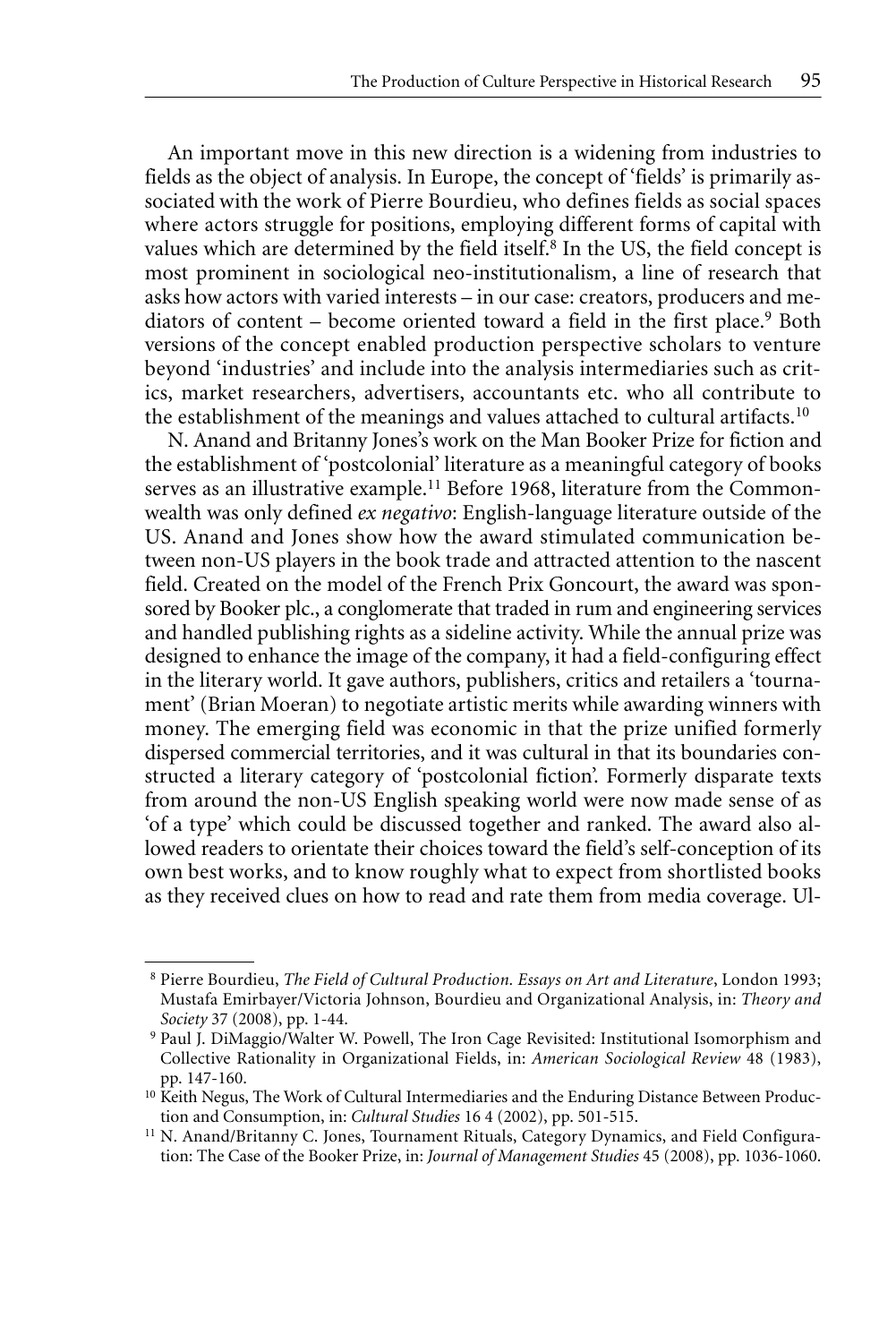timately, readers could use their 'Booker knowledge' as conversational props and a marker of social and political distinction.

In this example – and in similar studies on 'field configuring events' like book fairs and award ceremonies<sup>12</sup> or on 'market information regimes' such as rankings and sales statistics<sup>13</sup> – the interaction of actors with very different stakes in a field led to the establishment of meaningful and value-laden categories, which in turn shaped a general understanding of the content created under these categories. While the focus of this research is still centered on field participants, the interest has shifted from the production of content to the ways through which meaning, values and knowledge that informs and motivates actors' behavior is institutionalized. It is easy to see how these studies may follow the chain of meaning production further to include recipients, as the latter are also attracted to fields and employ its categories to make sense of what is offered to them.

For sociologists and historians alike, a point of departure into the world 'out there' may be available through the study of genres. Genres are classifications that can be defined as 'systems of orientations, expectations, and conventions that bind together an industry, performers, critics, and fans in making what they identify as a distinctive sort<sup>'14</sup> of symbolic objects. Genres play a role at all stages of the cultural process: creators communicate with each other in the language of genres; producers refer to genre categories in order to manage the selection, production and marketing of content; retailers organize shelf space according to generic classifications; reviewers judge symbolic objects against their respective genre backdrop; consumers establish their identities through their interest and disinterest in different genres. Consumers may aspire to or are ascribed a social status that is attributed to a genre, and engage with symbolic objects in ways that are often highly conventional. While genre conventions inform and are reproduced by the behavior of creators, producers and consumers, they are also used to translate the meanings and values that one group (e.g. film producers) ascribes to a certain type of content that will be evaluated by another group (e.g. film critics). This way, genre distinctions allow symbolic content to be passed incrementally from creators to consumers,

<sup>12</sup> Brian Moeran/Jesper Strandgaard Pedersen (eds), *The Negotiation of Values in the Creative Industries: Fairs, Festivals and Competitive Events*, Cambridge 2011; N. Anand/Mary Watson, Tournament Rituals and the Evolution of Fields: The Case of the Grammy Awards, in: *Academy of Management Journal* 47 (2004), pp. 59-80.

<sup>13</sup> N. Anand/Richard A. Peterson, When Market Information Constitutes Fields: Sensemaking of Markets in the Commercial Music Industry, in: *Organization Science* 11 (2000), pp. 270-284; Kurt Andrews/Philip M. Napoli, Changing Market Information Regimes: A Case Study of the Transition to the BookScan Audience Measurement System in the U.S. Book Publishing Industry, in: *Media Economics* 19 (2008), pp. 33-54.

<sup>&</sup>lt;sup>14</sup> Jennifer C. Lena/Richard A. Peterson, Classification as Culture: Types and Trajectories of Music Genres, in: *American Sociological Review* 73 (2008), pp. 697-718, here p. 698.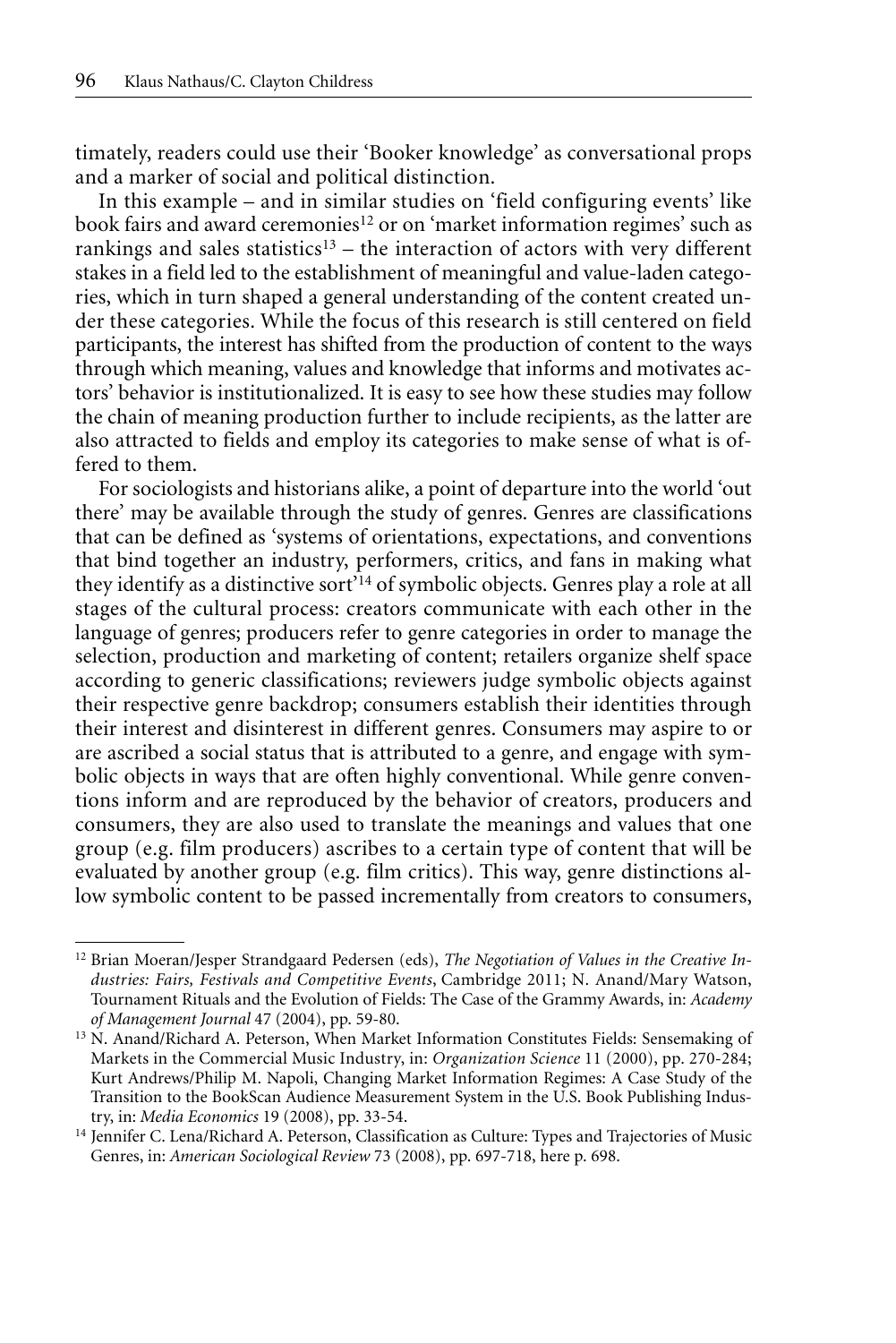with meaning and values added to (and subtracted from) symbolic objects at every stage. These genre processes from creation to reception may be gradual, and not necessarily straight in their transformation.15

Richard Peterson and his next-generation collaborators became very interested in the institutionalization of genres. Similar to his article on the rise of rock, Peterson's book *Creating Country Music* first details the constellation of the six 'facets' of the musical production system which in 1920s America allowed untrained white musicians and songwriters to make a living from what was then regarded as 'music for morons' by the middle-class urbanites who dominated the music industry.16 Within this framework, however, Peterson also considers questions of sound, performance, dress, and the value of 'country' within the logics of its reproduction. For instance, a later interpretation of 'authentic' country – the honky-tonk style which became popular after the Second World War – owed its rougher sound and more explicit lyrics to the performance setting of the Southwestern roadhouses. Due to lack of funds and space, these venues required smaller bands. These had to play louder as they performed for noisy, mostly male audiences that drank rather than danced, and addressed this audience with songs about lust and women's infidelity. Such topics were at the time banned from radio and dance halls, but eventually reached a larger public via records. The link between the local concert setting and the record industry were the many jukeboxes which were present in large numbers in venues where honky-tonk bands played and fed with the coins of the same audience. Click counters were installed into these boxes and registered how often each record side had been selected. This created a 'market information regime' that provided record producers with data about a demand for a particular kind of music.<sup>17</sup>

In this example, Peterson demonstrates how conventions first formed in a 'live' encounter between musicians and audiences and then became institutionalized as a genre that structured the production and consumption of the music beyond its original setting. The claim is that genres can form within as well as outside the industry environment. Jennifer C. Lena, a next-generation collaborator with Peterson, makes this case explicit in her study of music genres. She analyzes how some genres, such as funk, emerge from an industrybased locale, while others evolve from avant-garde based groups of local musicians. While she implies that there are common progressions through which

<sup>15</sup> C. Clayton Childress, What's the Matter with *Jarrettsville*? Genre Classification as an Unstable and Opportunistic Construct, in: Brian Moeran/Bo T. Christensen (eds), *Exploring Creativity. Evaluative Practices in Innovation, Design and the Arts*, Cambridge 2013 (forthcoming).

<sup>16</sup> Richard A. Peterson, *Creating Country Music. Fabricating Authenticity*, Chicago 1997.

<sup>&</sup>lt;sup>17</sup> Chris Rasmussen, 'The People's Orchestra'. Jukeboxes as the Measure of Popular Musical Tastes in the 1930s and 1940s, in: David Suisman/Susan Strasser (eds), *Sound in the Age of Mechanical Reproduction*, Philadelphia 2010, pp. 181-198.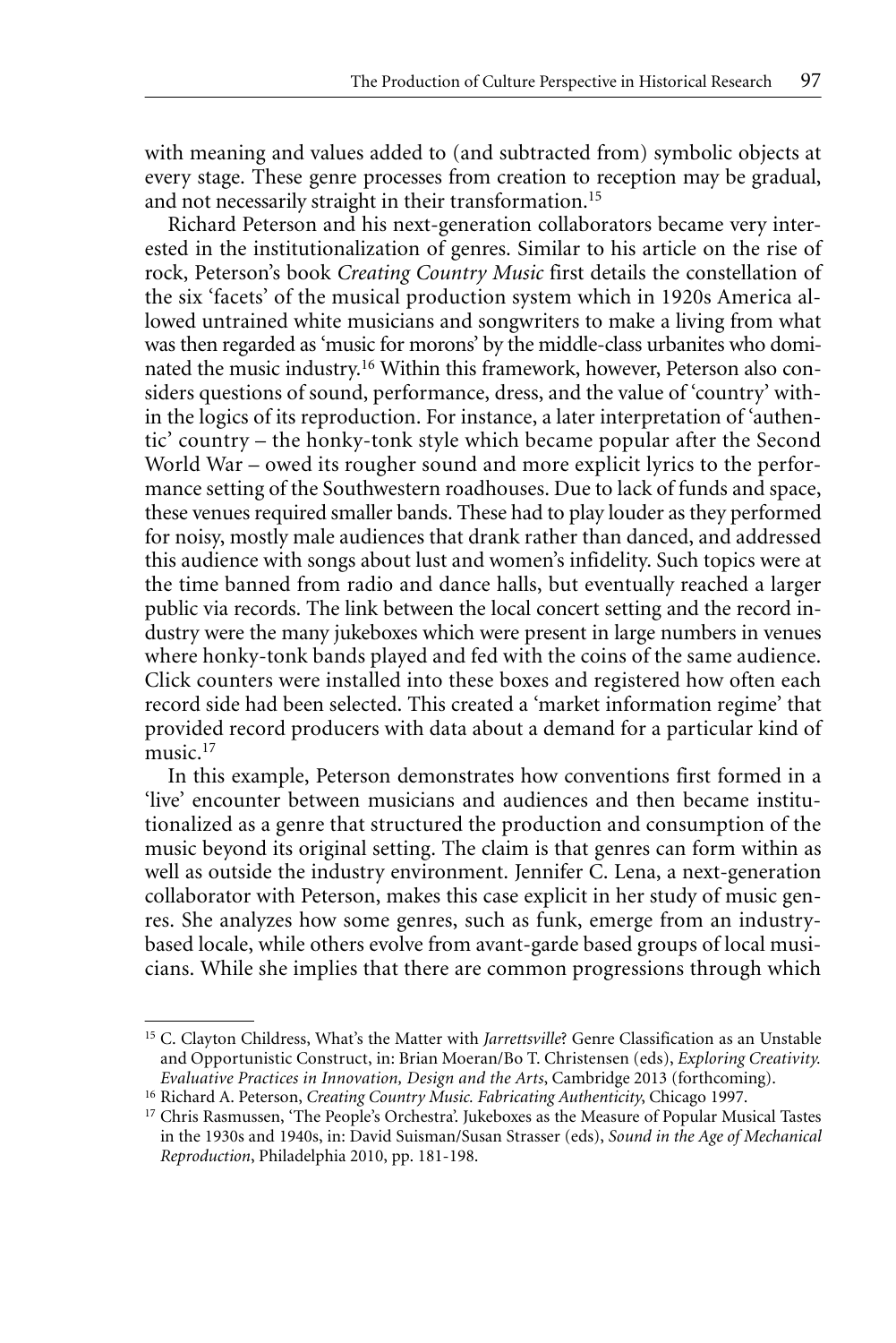genres evolve, the establishment and potential ossification of genres occur through social-structural processes that rely on creators, industry insiders, and fans.18 Both Peterson and Lena widen the scope of the production perspective, stating that 1) symbolic meanings attributed to content matter in both production and consumption, and 2) the production and consumption of symbolic content can be studied empirically through an examination of genres.

## **3. The Production of Culture Perspective in Contemporary History: Remarks on a Possible Agenda**

To conclude with the practical benefit of the production perspective for research in contemporary history, we would like to highlight two points:

3.1. *The contingency of cultural change.* Our presentation urges historians to study the actors, structures and processes of content production, a topic that has so far received only scant interest in the discipline. This is surprising, as historians would not dispute the importance of this topic per se. But as a rule, it is referred to rather vaguely with terms like 'the media' or 'the cultural industries'. As historians rarely treat the production of culture as a phenomenon *sui generis*, they tend to reduce it to a reflection of society or a reaction to demand, suggesting that content providers execute a 'Zeitgeist' or respond to given needs of recipients. As a result, cultural change appears to be a mere imprint of developments which are set in motion by big events, greater societal trends, or discourses. The production perspective challenges the consequentiality which is implied by this oversight. By taking into account the inherent dynamics of symbol production, the particular conditions it is subjected to, and the agency of the actors involved in the fabrication of content, it stresses the contingency of cultural change.

This contingency requires historians to study the organization of content production and the practices of the actors involved both in detail and comprehensively. As a start, studies on work and workers in content production, on forms of employment, occupational careers, and professionalization are required – 'classic' topics of social and economic history which have not, however, been studied in the sphere of cultural production. More research is also needed on the history of individual companies as well as cultural industries as a whole. This is a topic for economic and business historians who have only begun to approach it.19 Concerning the legal and regulatory conditions of cul-

<sup>18</sup> Jennifer C. Lena, *Banding Together. How Communities Create Genres in Popular Music*, Princeton 2012.

<sup>19</sup> Gerben Bakker, The Making of a Music Multinational. Polygram's International Businesses, 1945–1998, in: *Business History Review* 80 (2006), pp. 81-123; Terry Gourvish/Kevin Tennent, Peterson and Berger revisited: Changing Market Dominance in the British Popular Music Industry, c. 1950-80, in: *Business History* 52 (2010), pp. 187-206.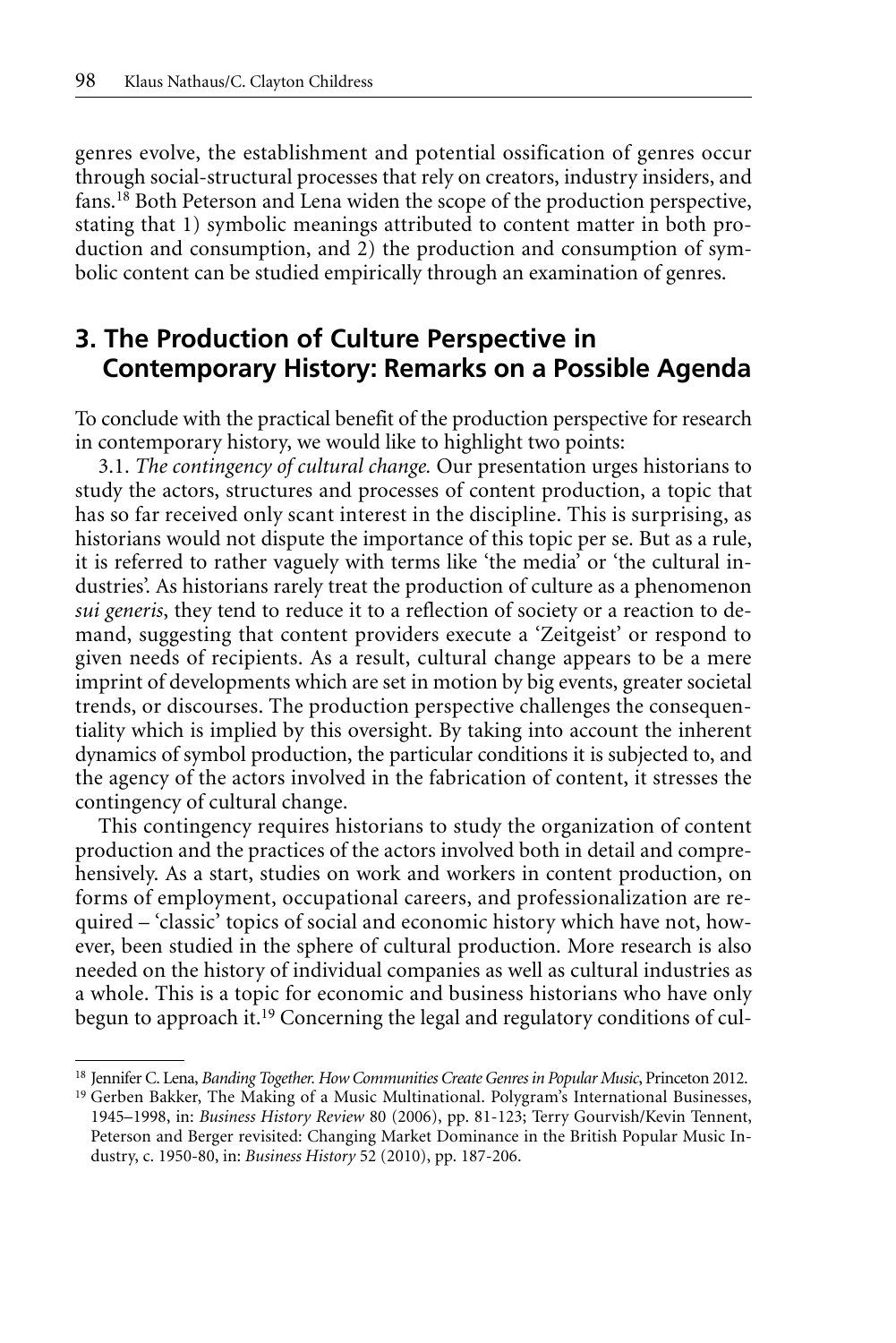tural production, copyright is an object of study of fundamental importance.<sup>20</sup> The same applies to the history of market or audience research, which has – given the divide between production and consumption – acquired a pivotal position in cultural production where it contributes to the construction of audiences.21 At first sight, cultural and social historians may wonder why they should have to know about such particularities. The answer is that these interrelated facets of modern cultural production are parts of the puzzle why particular sets of symbolic objects appeared at particular points in time. As the production approach shoos away the 'Zeitgeist', it leaves researchers with the task of taking the particular findings of legal, economic, business and media history and integrating them in order to explain change of cultural repertoires.

3.2. *The social effects of cultural production.* Given the inherent dynamics of cultural production, symbolic objects come into view not as representations, but as factors of social life. This brings us to the second point we want to highlight: the relevance of the production perspective for social history. Pointing out the problems of the assumption that symbolic objects and society are mutually connected, we have a) stressed the fundamental divide between the two spheres and b) made a case for the genre concept as an alternative link between culture and society. As genres are defined as bundles of conventions, the analysis of their institutionalization makes apparent that they work as meaningful categories which structure the production as well as the reception of content. In respect to the demand side, genres are social classifications which define groups of cultural consumers. They introduce distinctions into the general audience and make visible an ever growing number of 'subcultures', 'scenes' and 'lifestyle tribes' that are attributed status and certain social traits. We assume that these social groups owe their sustained presence not least to a continuous differentiation and institutionalization of genres.

Progressive rock, which emerged in the mid-1960s from an interplay of young musicians, record producers, music writers and other intermediaries, may serve as an example. It established a distinction between a mainstream of deluded followers of the latest fad and a group of conscious, 'earnest' recipients

<sup>20</sup> Isabella Löhr, *Die Globalisierung geistiger Eigentumsrechte. Neue Strukturen internationaler Zusammenarbeit 1886–1952*, Göttingen 2010; Monika Dommann, Musik für Märkte. Autorrechte und Aufzeichnungsmedien seit 1800, in: Werner Abelshauser/David Gilgen/Andreas Leutzsch (eds), *Kulturen der Weltwirtschaft*, Göttingen 2012, pp. 228-257.

<sup>21</sup> Uwe Hasebrink/Hanna Domeyer, Die Konstruktion europäischer Fernsehpublika, in: Ute Daniel/ Axel Schildt (eds), *Massenmedien im Europa des 20. Jahrhunderts*, Cologne 2010, pp. 121-148; Gerben Bakker, Building Knowledge about the Consumer: The Emergence of Market Research in the Motion Picture Industry, in: *Business History* 45 (2003), pp. 101-127; Sean Nixon, Understanding Ordinary Women: Advertising, Consumer Research and Mass Consumption in Britain, 1948-67, in: *Journal of Cultural Economy* 2 (2009), pp. 301-323; Klaus Nathaus, Turning Values into Revenue. The Markets and the Field of Popular Music in the US, UK and West Germany (1940s to 1980s), in: *Historical Social Research* 36 (2011) 3, pp. 136-163.